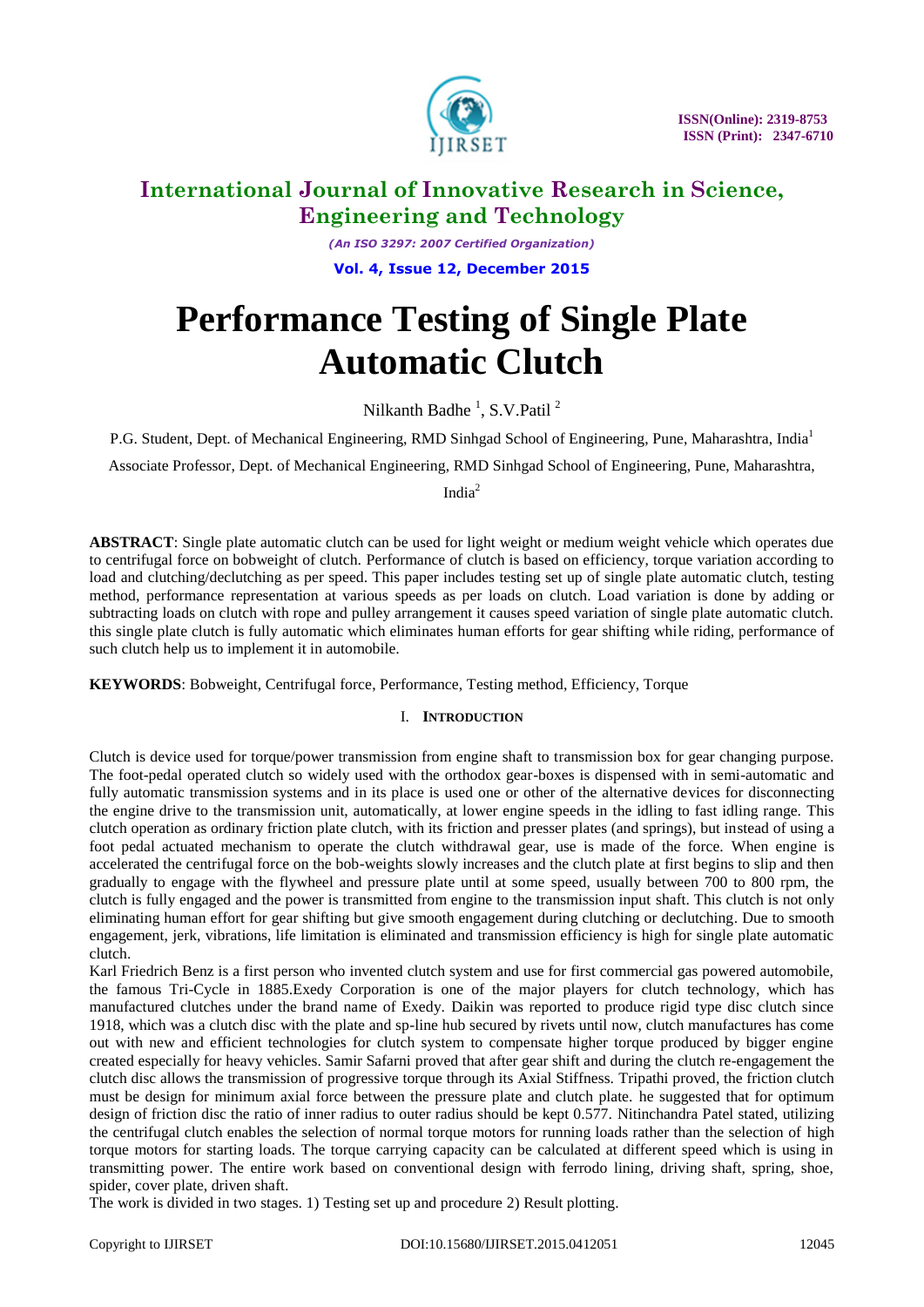

*(An ISO 3297: 2007 Certified Organization)*

#### **Vol. 4, Issue 12, December 2015**

#### II. **RELATED WORK**

Testing set up is done with single plate automatic clutch. This is demo model to show the working of clutch at various loads and speeds. Performance graphs are plotted by readings and those are compared. In order to demonstrate the functionality of the clutch the test rig set up is developed where in the input shaft or driver shaft of clutch is driven by a variable speed motor of AC type, speed control achieved by means of a continuously variable rheostat. The output shaft is having a dyno brake pulley. Test rig set up has shown in fig 1. It is consist of 4500RPM capacity motor, Belt drive arrangement with pulley as shown in fig. 1. Input and output shaft is mounted with housing and ball bearings of 02 numbers. Single plate clutch assembly is transmitted torque and power from drive shaft to the driven shaft.



Fig. 1 Test rig for single plate automatic clutch

Several trials need to be taken for calculation of performance testing by adding or subtracting weight in pan. Pan is attached to rope and rope is wound over the dyno pulley simultaneously change in RPM is also measured with help of tachometer. Pulley diameter is 25 mm. due to load on pulley it transverse to clutch via shaft. load on clutch resist rotary motion .following procedure is used for testing,

Procedure

- 1. Start motor by applying electric connection.
- 2. Let the mechanism run and stable at a certain rpm (say 800-900 RPM).
- 3. Place the pulley cord on dyno pulley and put a 100 gm weight into pan then note the speed with help of tachometer.
- 4. Add 100gm weight to pan and note the speed, take at least 5 sets of readings.
- 5. Apply thruster brake
- 6. Take similar reading while unloading pan.
- 7. Plot a) Brake power absorb V/s Speed
	- b) Torque V/s Speed characteristic.
		- c) Power V/s Speed characteristic.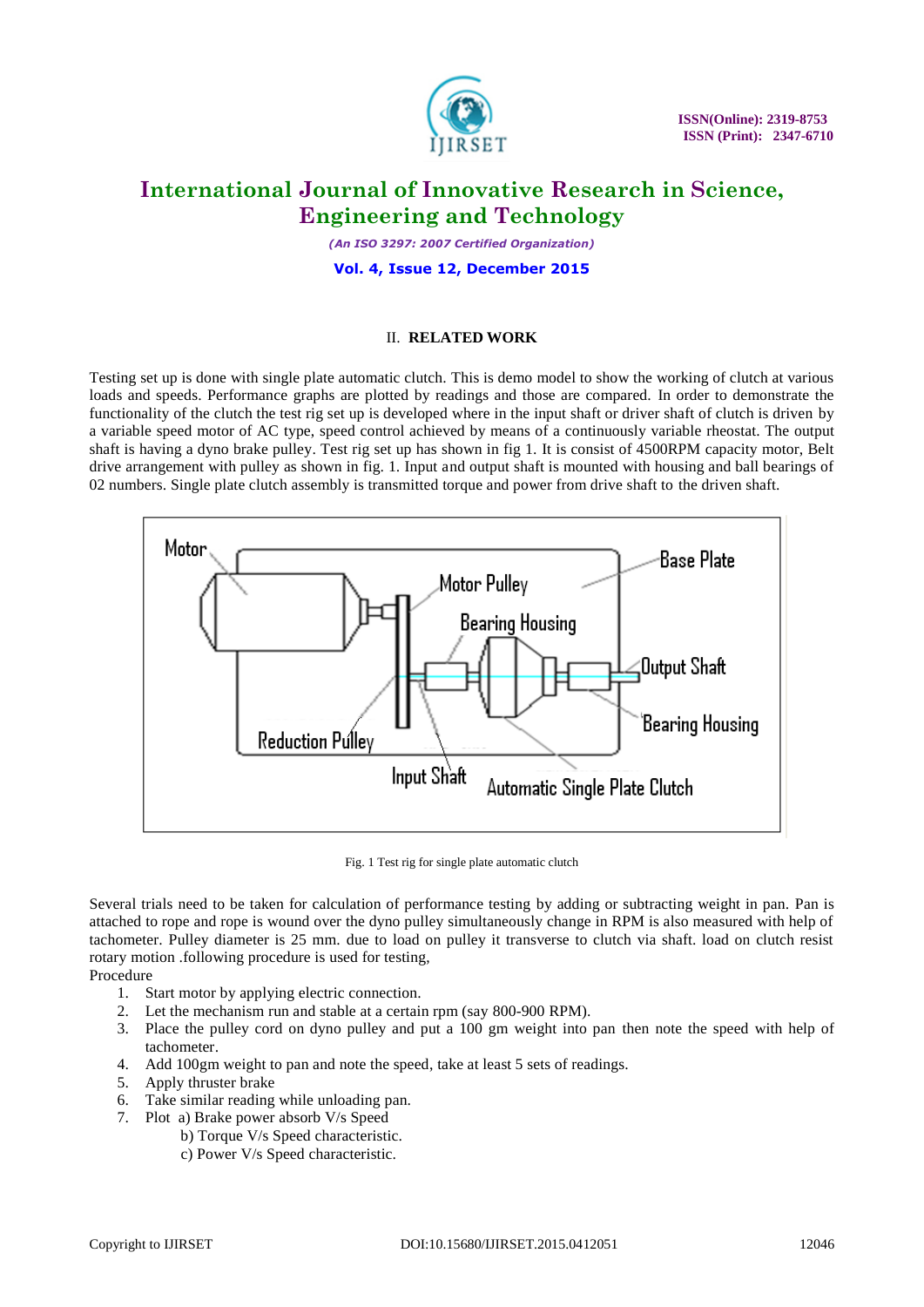

*(An ISO 3297: 2007 Certified Organization)*

#### **Vol. 4, Issue 12, December 2015**

#### III. **EXPERIMENTATION**

Experimentation has done as per fig-1, weight is added in pan and changes in speed are noted. Same procedure is followed during subtracting weight and speed is noted. It is observed during loading the weight in pan, speed at output shaft of clutch is reduced and during unloading the weight in pan speed of output shaft is increased. When weight is low 200gm speed is noted as 1300RPM and as soon as weight is increased speed of output shaft starts decreasing, at 1000 gm of weight speed is noted as 735 RPM. Below table 1 is observed during loading and unloading,

| <b>SRNO</b>    | <b>LOADING</b>        |                  | <b>UNLODING</b> |                  |
|----------------|-----------------------|------------------|-----------------|------------------|
|                | <b>WEIGHT</b><br>(gm) | <b>SPEED RPM</b> | WEIGHT (gm)     | <b>SPEED RPM</b> |
| 1              | 200                   | 1300             | 200             | 800              |
| $\overline{2}$ | 400                   | 1140             | 400             | 960              |
| 3              | 600                   | 990              | 600             | 1020             |
| $\overline{4}$ | 800                   | 860              | 800             | 1120             |
| 5              | 1000                  | 735              | 1000            | 1310             |

TABLE 1 OBSERVATION OF SPEED DURING LOADING AND UNLOADING

#### IV. **ANALYTICAL APPROACH**

Efficiency of single plate automatic clutch is calculated with help of speed and toque. Input data is taken from table-1. One sample calculation is done by considering weight 0.6 Kg as per table-1,

Sample Calculation,

1 Output Torque:-

 $T_0$  = Weight in pan  $\times$  Radius of Dynobrake Pulley  $= (0.6 \times 9.81) \times 13$ 

 $= 76.51$  N-mm

 $T_c = 0.0765N-m$ 

2 Input Power:-

$$
P i/p = \frac{2 \text{IINT}(i/n)}{60}
$$
  
= 
$$
\frac{2 \text{II} \times 990 \times 0.11}{60}
$$
  
(P<sub>ijo</sub>) = 10.36 Watt

3 Output Power:-  $P$  o/p =  $\frac{2\Pi NT (o/p)}{C}$ 60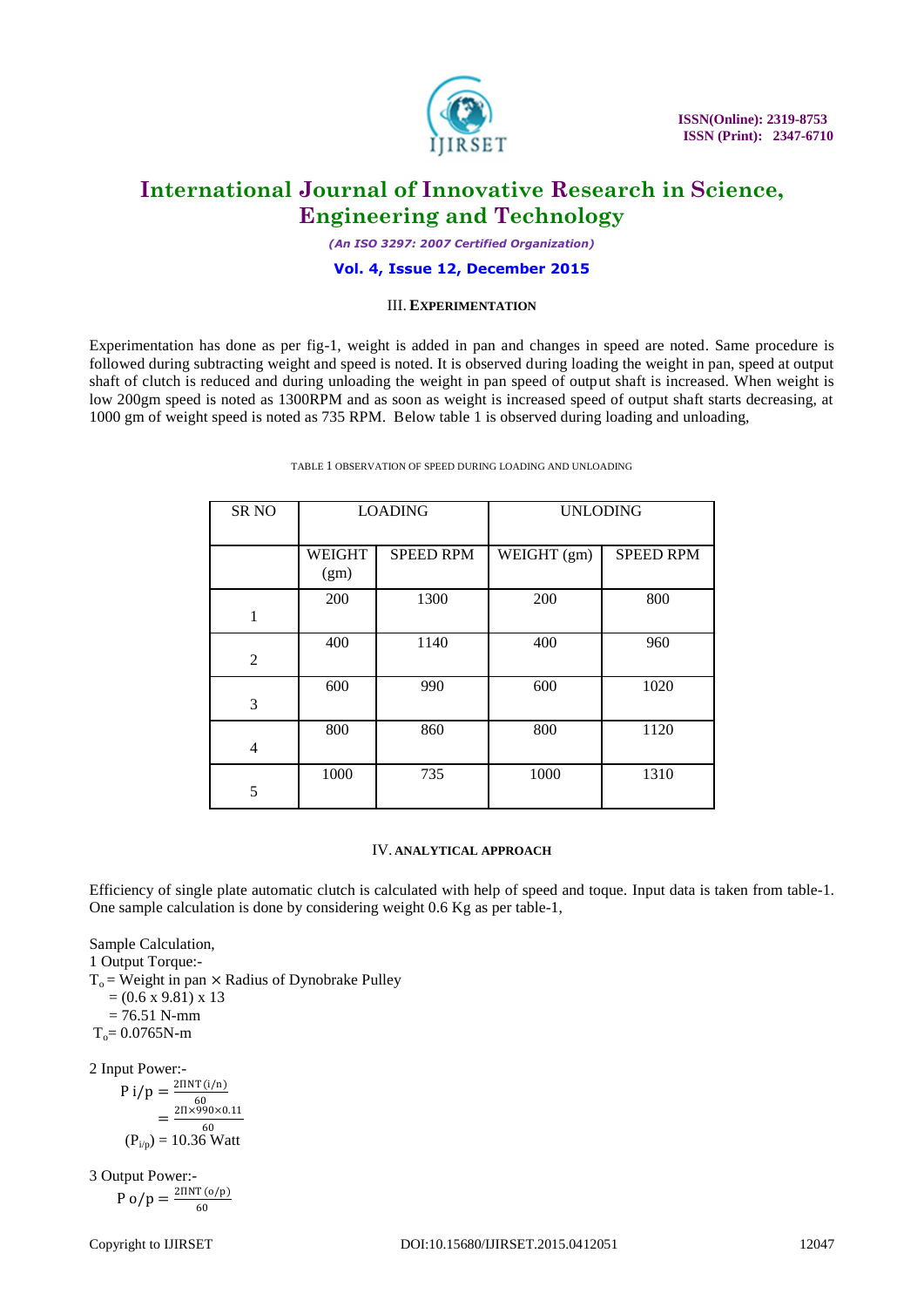

*(An ISO 3297: 2007 Certified Organization)*

**Vol. 4, Issue 12, December 2015**

 $=\frac{2\Pi\times990\times0.076}{60}$  $(P_{o/p}) = 7.87$  Watt

4 Efficiency:-

$$
\eta = \frac{\text{Output Power}}{\text{Input Power}}
$$

$$
\eta = \frac{7.87}{10.36} (100)
$$

$$
\eta = 76.05 \%
$$

Usually, the efficiency of Power Transmission through clutch always lies between 70-78 %.

#### V. **EXPERIMENTATION RESULT**

Total five readings are taken during experimentation testing. With the help of procedure for sample reading, following calculation is done for torque and power for respective speed and load. The Torque, Power and Speed for 200. 600, 800, 1000 gm load as per below table 2.

| <b>SR NO</b>   | <b>LOAD</b><br>(gm) | <b>SPEED</b><br>(RPM) | <b>TORQUE</b><br>(O/P) | <b>POWER</b><br>(O/P) |
|----------------|---------------------|-----------------------|------------------------|-----------------------|
|                |                     |                       | $(N-M)$                | (Watt)                |
|                | 200                 | 1300                  | 0.0255                 | 3.28                  |
|                |                     |                       |                        |                       |
| $\overline{2}$ | 400                 | 1140                  | 0.0510                 | 5.98                  |
|                |                     |                       |                        |                       |
| 3              | 600                 | 990                   | 0.0765                 | 7.87                  |
| 4              | 800                 | 860                   | 0.0892                 | 8.4                   |
|                |                     |                       |                        |                       |
| 5              | 1000                | 735                   | 0.0914                 | 9.2                   |
|                |                     |                       |                        |                       |

#### TABLE 2 SPEED VS TORQUE VS POWER AT VARIOUS SPEEDS

It is observed that as load on clutch increases speed of clutch decreases but, toque and power gradually increases. the rate of power and torque increment is high up to 0.6 Kg load but after 0.6 Kg load rate of torque and power increment is less due to load on clutch. It means load, torque and power give us linear relation. Power 9.2 Watt is maximum at maximum load 1 Kg but speed decreases up to 735 RPM. Whereas speed is high 1300RPM when load is 0.2 Kg and power shows 3.25 watt at this speed.

Graph is plotted for Speed Vs Torque Vs Power as per fig. 2. It is clearly shown load and speed give us non linear relation. Values for torque and power are too small so it lies on X-Axis. Graph shows, initially load is very low 200 gm at that time speed is about 1300 RPM but speed decreases according to increment in load which is shown by inversely relationship. But a Torque and Power value rises because Torque and Power is proportion to applied load.